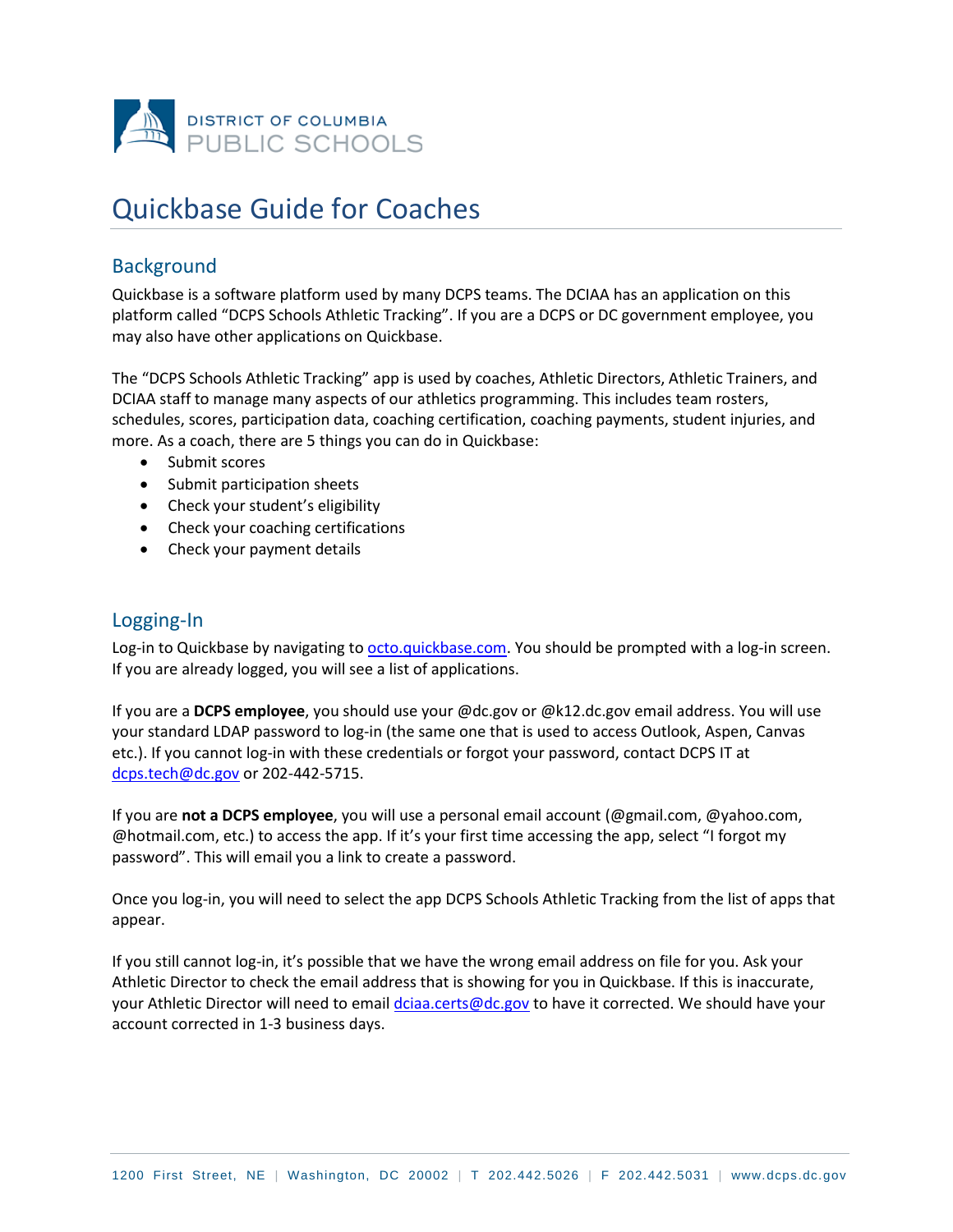# Quickbase app from GooglePlay or Apple App Store

Quickbase has a mobile-native app for Android and iPhone available in the GooglePlay Store and Apple App Store. **We do not recommend using the mobile-native app** to access Quickbase because it has a limited feature set. Most notably, you cannot submit scores or participation sheets.

Instead, we recommend that users access Quickbase through a browser (Chrome, Safari) on desktop or mobile.

## Bookmarking on mobile

Mobile users should access Quickbase through their browser (Chrome or Safari). For faster access, you can bookmark the website and save this bookmark as an icon to your phone's home screen. This will save you time and prevent you from needing to remember the web address.

## *Android*

- 1. In Chrome, navigate to [octo.quickbase.com.](https://octo.quickbase.com/)
- 2. Tap the menu button:  $\ddot{i}$ , and select "Add to Homescreen". An icon will be added your homescreen that links directly to Quickbase.
- 3. Click this icon to access your Quickbase account

## *iPhone*

- 1. In Safari, navigate to [octo.quickbase.com.](https://octo.quickbase.com/)
- 2. Tap the share button  $\Box$ , then select "Add to Homescreen" (you may need to scroll left or right to see this option). An icon will be added your homescreen that links directly to Quickbase.
- 3. Click this icon to open your Quickbase account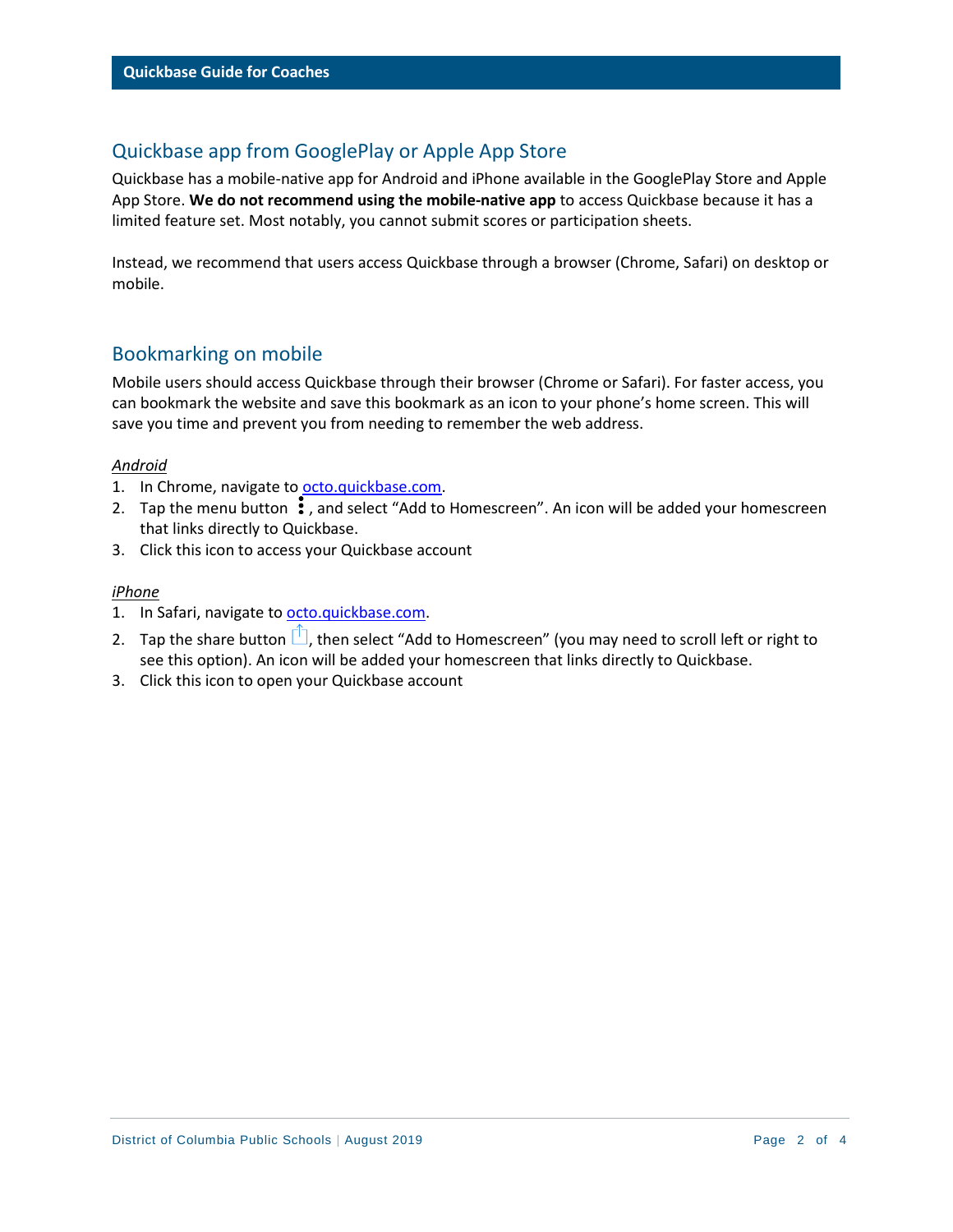# Navigating within the app

Action flows from your dashboard. To access the dashboard from a mobile view, open the menu icon and select "App Home"



## From a desktop, select the "Home" tab.

| .govi                                                                                         |                       |                                 | Θ                  | Ο                                    | Q<br>Hi. Adam Dowell Gmail v             |
|-----------------------------------------------------------------------------------------------|-----------------------|---------------------------------|--------------------|--------------------------------------|------------------------------------------|
| <b>III</b> My Apps<br><b>DCPS Schools Athletic Tracking</b>                                   |                       |                                 |                    |                                      |                                          |
| 目<br>$\mathcal{D}$<br>$6P_B$<br>ග්<br>n<br>Coaching Jobs<br>Coaches<br>Teams<br>Games<br>Home |                       |                                 |                    |                                      |                                          |
| <b>DCPS Schools Athletic Tracking &gt; Coach Dashboard</b>                                    |                       |                                 |                    |                                      | $\bigoplus$ Print this page More $\star$ |
| <b>Submit Scores</b>                                                                          |                       | <b>Enter Participation Logs</b> |                    |                                      |                                          |
| $\sim$ Date<br><b>Game Name</b><br><b>Full Sport Name</b>                                     | <b>Submit Score</b>   | $\mathbf{v}$ Date               | <b>Game Name</b>   | <b>Full Sport Name</b>               | <b>Submit Participation Form</b>         |
| © 07-02-2019 Duke Ellington @ Bunker Hill HS Boys Varsity Ice Hockey                          | <b>Submit Score</b>   | © 07-02-2019 Duke Ellington @   | <b>Bunker Hill</b> | <b>HS Boys Varsity Ice</b><br>Hockey | <b>Submit Participation Form</b>         |
| © 07-03-2019 Bunker Hill @ Duke Ellington HS Boys Varsity Ice Hockey                          | <b>Submit Score</b>   | © 07-03-2019 Bunker Hill @ Duke | <b>Ellinaton</b>   | <b>HS Boys Varsity Ice</b><br>Hockey | <b>Submit Participation Form</b>         |
| © 07-04-2019 Duke Ellington @ Bunker Hill HS Boys Varsity Ice Hockey                          | <b>Submit Score</b>   | © 07-04-2019 Duke Ellington @   | <b>Bunker Hill</b> | <b>HS Boys Varsity Ice</b><br>Hockey | <b>Submit Participation Form</b>         |
| @ 07-09-2019 Bunker Hill @ Duke Ellington HS Boys Varsity Ice Hockey                          | <b>Submit Score</b>   | @ 07-09-2019 Bunker Hill @ Duke | Ellington          | <b>HS Boys Varsity Ice</b><br>Hockey | <b>Submit Participation Form</b>         |
|                                                                                               |                       |                                 |                    |                                      |                                          |
| <b>Check Student Eligibility</b>                                                              |                       |                                 |                    |                                      |                                          |
| <b>Full Sport Name</b>                                                                        | <b>School Name</b>    | Season                          | <b>School Year</b> |                                      | # of<br>students<br>on COE               |
| <b>EXECUTE:</b> HS Boys Varsity Ice Hockey                                                    | <b>Bunker Hill ES</b> | Fall                            | 2019-20            |                                      |                                          |
| <b>TOT</b>                                                                                    |                       |                                 |                    |                                      | Δ                                        |